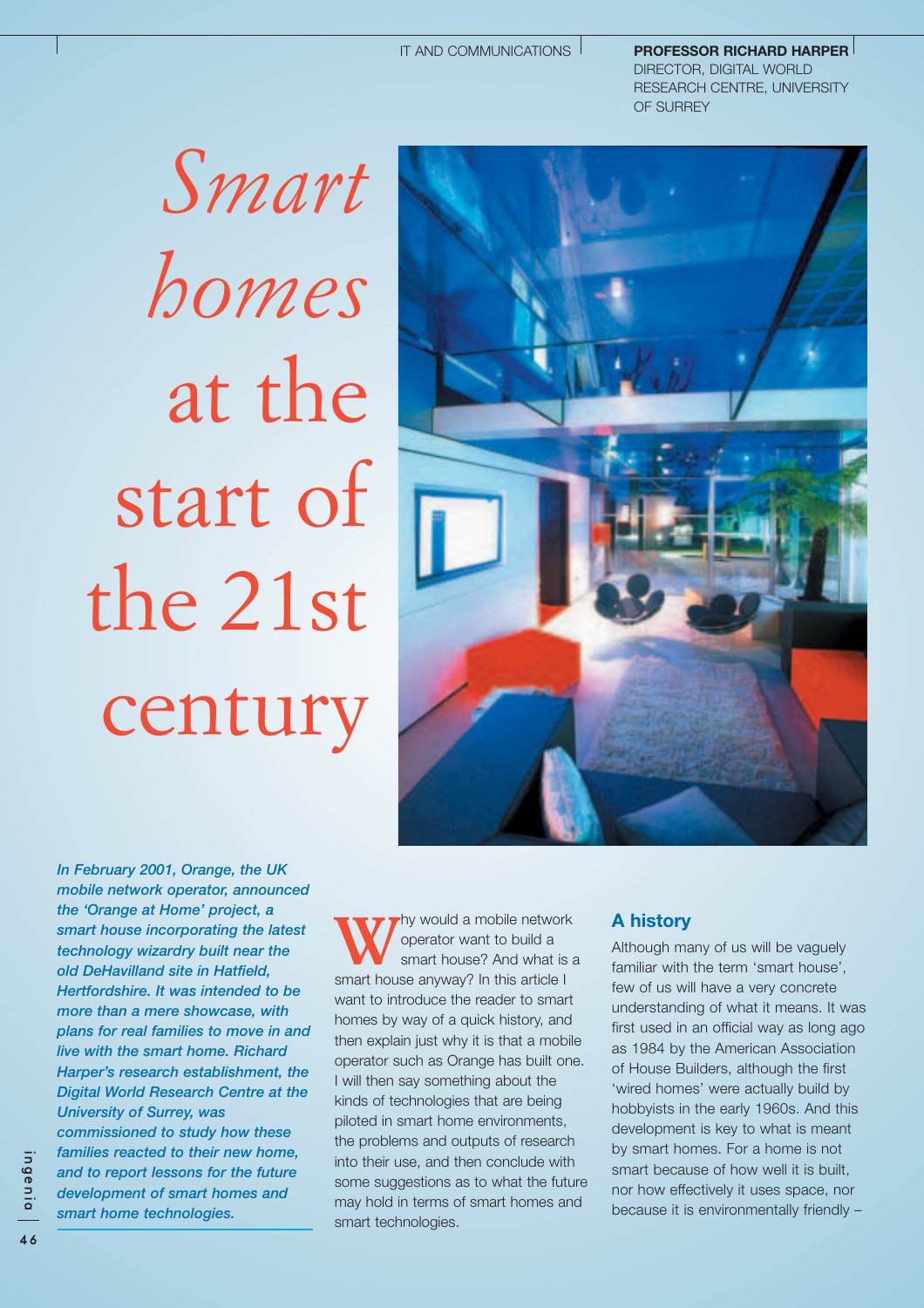using solar power and recycling waste water, for example. A smart home may and indeed often does include these things, but what makes it smart is the interactive technologies that it contains.

Now, leaving aside the fact that in the early 1960s there was not much interactive technology about – after all, the famous experiments on the mouse and the pointer at Stanford Research Institute did not take place until 1967 – since that time and right up to the present there has been very little takeup of smart homes. They have not been a hit because they have been too expensive, the housing stock is old, there has been a tendency for little networked connectivity and, finally, there has been too much technology push and little attention given to users or usability.

Now focusing on the last of these, usability, what one finds is that the design of 'domestic technology' has been something of a Cinderella science. The principal reasons for this neglect are:

- a lack of motivation to increase productivity in domestic work;
- little involvement of users of the technology in the design process;
- the view held by product designers that domestic technology is unexciting;
- a continued focus on stand-alone appliances in the design of new technology.

This situation does seem to be changing, although there are peculiar problems when trying to design interactive technologies for the home. After all, a home is not like a workplace where there is usually planning, maintenance and – most important of all – technical support. Families, after all, are not structured like organisations. To make matters worse, 'users' range from babies to OAPs. And finally, home users are hard to study anyway: what family would want observers hanging around all day and (perhaps) all of the night?



**Whatever smart homes will be, it is certain they will involve old housing stock.**

This is not to say it is impossible to design effectively for the home. But it is to say that it is hard. Notwithstanding these difficulties, there is a great deal of interest in smart homes at the present time. This is attested to by the Orange at Home project, as well as the increasing amount of commercial and academic research both in the UK and abroad.

# **Smart homes today**

What, then, does a smart house at the start of the 21st century have in it? What makes it smart? Let us take the Orange at Home example. Here, a fiftyyear-old house has been wired up with a network, run by a server that operates all of the functions of the house. Lighting, heating, security, audio-visual systems, curtains, baths and numerous other appliances can be controlled through WAP (Wireless Application Protocol), SMS (Short Messaging Service, or 'texting' as it is commonly known) or a dial tone on a mobile phone (an Orange one

obviously!); and 'wirefree'TM technology allows PDAs (Portable Digital Assistants) and webtablets within the house to do the same. There are also ordinary PCs, though what makes these a little out of the ordinary is their

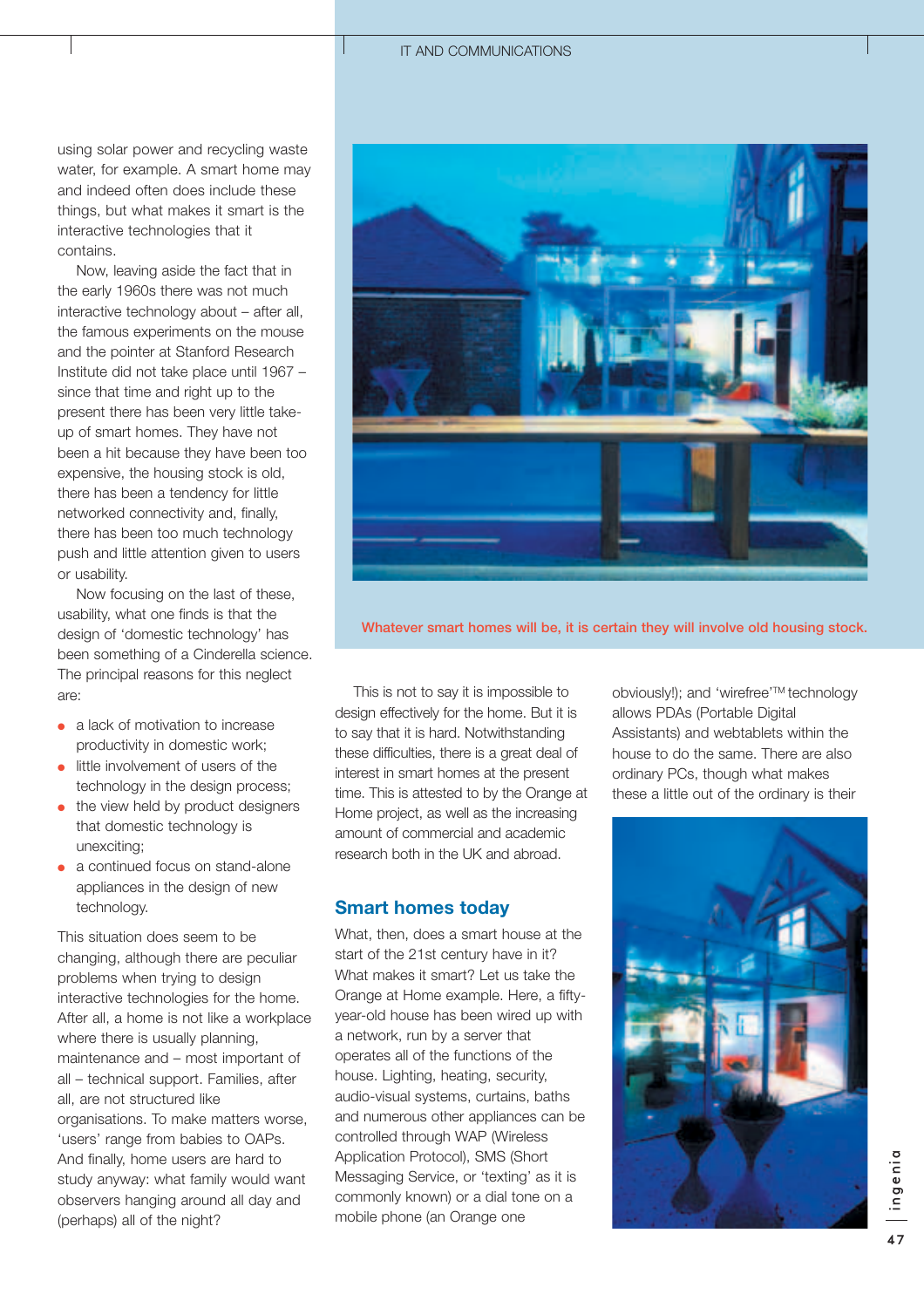connection to broadband networks. Finally, there are various other technologies like a health monitoring system in the house's 'sport room'.

The purpose of Orange's investment is to provide an opportunity to explore what users may want by giving them as many opportunities as possible with current off-the-shelf technology, even though it was recognised from the outset that some of the technologies would not be well received.

What we learnt when families were put in the Orange at Home environment is that technologies that succeed in work environments sometimes fail in home settings. This is not because they offer the wrong solutions but because what is important is different. There are wall panel units for controlling lighting and other functions, for example, and these are fairly standard in current office settings. But in the home, users find the functions overly complex – if not unnecessary – and are much happier with simpler control devices like the old-fashioned rocker switch. Another finding, again not so surprising, is that issues of conflict show themselves over who controls the systems: kids regularly over-ride their Mum's selection of music on the centrally controlled audio-system, for example.

In many ways these are expected problems and concerns, and have since been dealt with. More interestingly, there are issues to do with where access to such things as on-line shopping services is provided within the house: the kitchen would seem obvious, but the PCs that can provide access to those services are not designed for such an environment, and are located in the smart home's office. They are still used for on-line shopping. but that requires the householder to go to the 'wrong place' for the task. In other words, PC technology may provide all that users need for an office desk top, but in the home certain aspects of the same technology inhibit what might be an ideal solution for users' needs.

Designing PCs for kitchens may seem prosaic, but it is one of the great hopes of smart homes that the technology they provide will achieve a blurring of previously existing barriers and thresholds. In this example, we are thinking of being able to order food when and where the need for it is discovered, and that will most probably be in the kitchen. Other thresholds also come to mind, the most obvious being between home and work.

So the location of the interactive devices needs to be related to the patterns of space usage in the home. But this is not the only important issue in making the technology fit in to home settings. There is also the question of interaction mode. Using hand-held devices allows family members mobility within the smart house, but often 'click throughs' are perceived as overly complex: users prefer to use the volume knob on the hi-fi rather than the stylus input mode on their PDAs (Portable Digital Assistants), for example.

There is also the issue of using novel modes for input: here 'handsfree' commands come to mind, and the possibility of using voice-activated controls for certain tasks where the hands are 'tied up'. Consider the predicament of wanting to adjust the heat on a hob when one is cutting garlic, for instance: here voice could do (as it were) the talking to the systems. And indeed many of those who stay at the smart home express keen interest in such applications. Orange have been exploring this, but although interactive voice-activated applications are becoming increasingly common, they have a long way to go before they can process the myriad commands that any cook would want. So it will be some time before smart homes provide the kind of solution that the film *2001: A Space Odyssey* brings to mind.

And this leads us on to the distance between users' hopes and reality, even the reality of 20 or 30 years hence. For what one can do with smart technologies is process information, but one cannot undertake all of the mechanics of home life. Dishwashers actually do the washing, but the machines still need loading and unloading; likewise the washing machine. This will not change since it



**Kitchens need more interactive technologies than they currently have since they tend to be the real heart of the home.**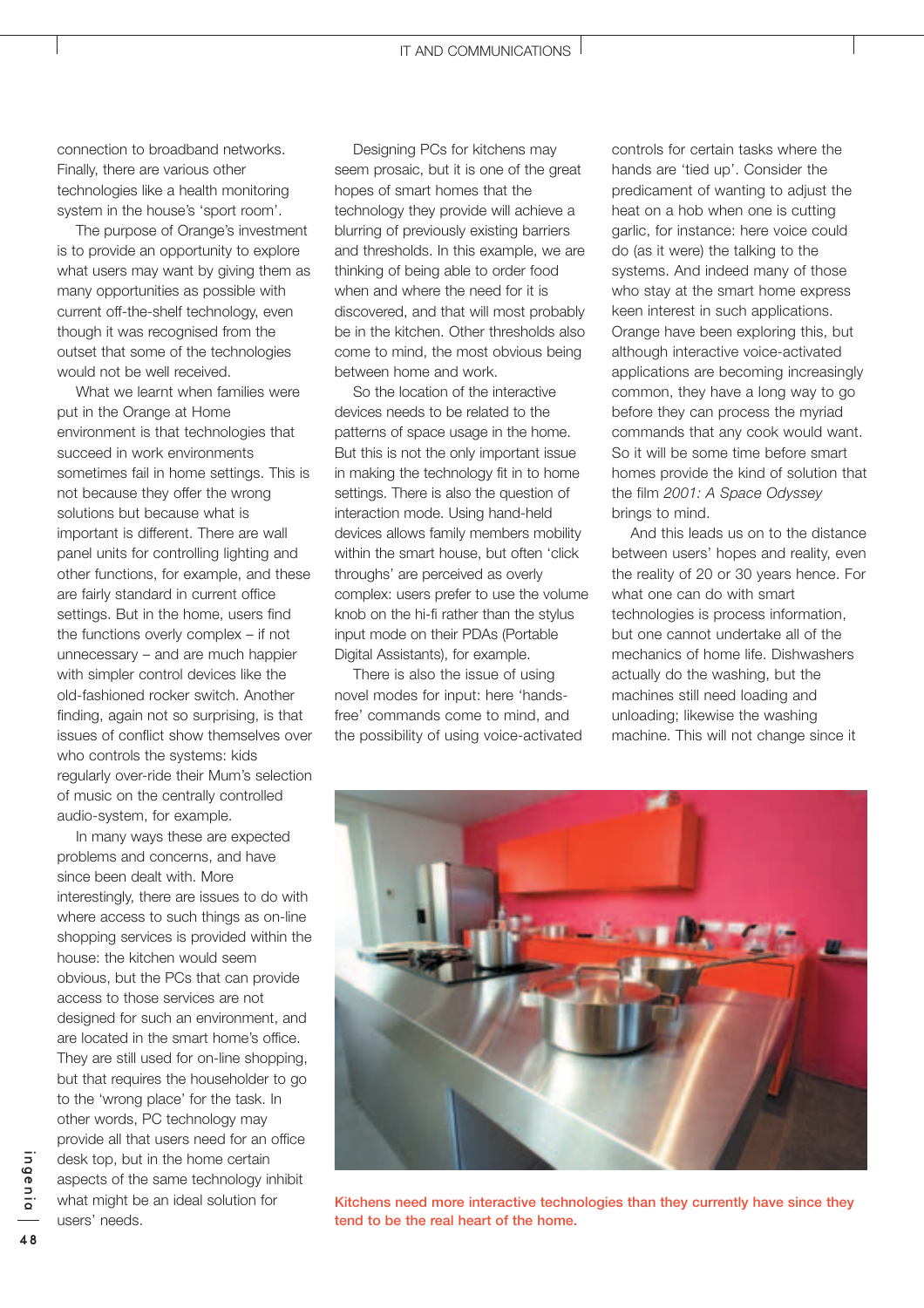is very unlikely that automated processes will emerge that will provide solutions that are either practical or cost effective for these kinds of tasks. People might like the idea of home robots doing the laundry, but it is not realistic.

In any case, what our studies do show is that what people want interactive technologies to provide is not automation so much as communication, or as we like to put it, social connectivity. And this is the main reason why a mobile network operator like Orange is investing in smart homes. With the Internet, for example, families spread around the globe can and do set up web conferences, and though the bandwidths currently available may produce pretty grainy and poor quality images, a great deal of value is thereby provided. With new screen and tablet technologies, combined with air-based networks, many interesting new possibilities are opened up for ways in which such needs can be supported. This will be good news for those who provide the networks for such needs, such as Orange, as well as for the so-called terminal manufacturers who will produce the hardware.

## **The future**

Many designers are now trying to provide social connectivity solutions, and hopefully the Orange at Home project will incorporate them as they appear. But there are some fundamentals that need to be resolved if smart homes of the future are to succeed.

Perhaps most obviously there is a need for industry-wide standards that will allow the exchange of information and commands between various interactive technologies. Currently, most technologies communicate via

proprietary protocols and this inhibits seamless interaction between technologies from different manufacturers. Though there are various ongoing attempts to create standards both for smart homes and for hand-held devices more generally, the likelihood that agreements in this area will be reached soon is doubtful. It is not only that there are large commercial interests at play, but there are also complex technical issues that have yet to be solved.

The failure of Hewlett-Packard's JetSend technology is an instance of a standard that could not get past competitive commercial interests; the current technical difficulties with Bluetooth an instance of the latter. (JetSend is a technology that uses infra-red signalling to communicate between freestanding devices while Bluetooth uses radio frequencies to do the same.) It may be that academics will find a role here, both in terms of brokering standards, and also with technology through inventing something similar to HTML – although this time it will not be to share and read documents within physics laboratories, but for the home. (Just to remind the reader, HTML – HyperText Mark-up Language – is the basic tagging language that has allowed for the emergence of the world wide web. The language was invented by an academic at an EU research lab.)

Related to these issues is the emergence of homes that are wired for sight and sound in much the same way that current homes are wired for electricity. It is worth recalling that when electricity firms first provided access to power, they assumed that householders would only want one point of access. This may seem strange to us now, but there was no realisation that people would want light in every

People might like the idea of home robots doing the laundry, but it is not realistic.



**The blurring of home and work is a continuing goal of smart house technologies.**

room and access to power through sockets in each room too. Once this had been realised, consumers of electricity were provided with opportunities to appropriate the power source as they saw fit.

There is a view that smart homes need to provide similar networks for sight and sound, although whether they will utilise fixed wiring or air-based facilities is unimportant. But given what we have said, it would seem unlikely that there will appear a single network solution to this need, and much more probable that the householder will be confronted with hybrid and mixed networks in the future. Consequently, these networks and the technologies they support will not necessarily be able to communicate with all the other technologies in the home, and will probably develop in such a fashion that closely related ones are linked through proprietary controls. There will also be a mix of so-called point solutions and generic ones, all in one way or another reliant on the various networks.